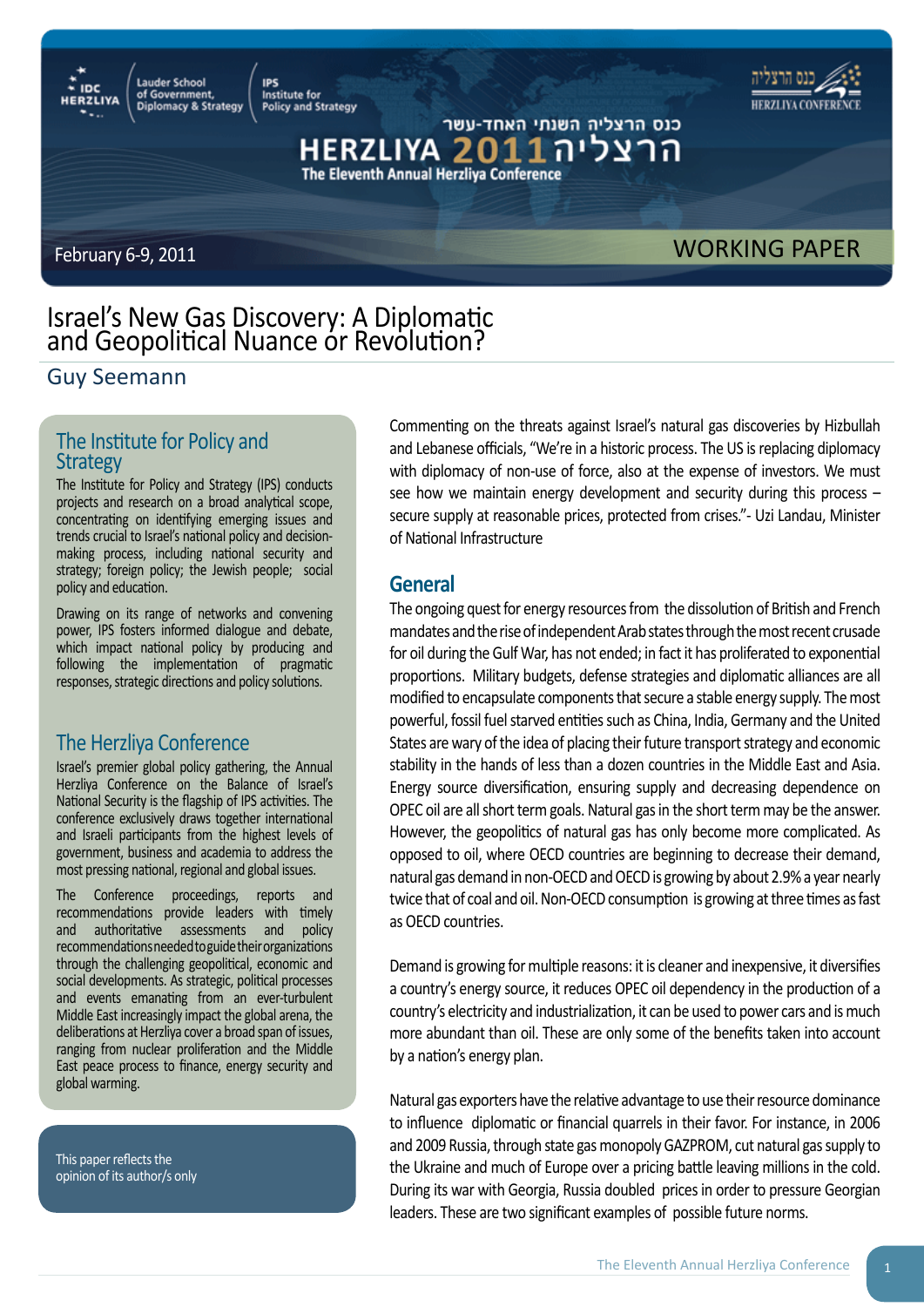In response, initiatives to find renewable energy alternatives are on the rise and Israel is a major partner in their development and progress. Israeli companies have designed some of the most efficient solar panels on the globe. This and the launch of the first-ever electric car network are just two examples of Israel's commitment to the future of energy diversification and conservation. Regardless of these worldwide efforts, the U.S. Department of Energy still predicts that petroleum and natural gas will continue to satisfy most of the demand for energy out to 2030. In a world of globalized politics, non-resource abundant countries will be shifted to the background while energy suppliers will be able to shape and maneuver their own diplomatic and economic futures. Accepting this fact- the question is: can the discovery of copious natural gas resources off of Israel's shores boost Israel's diplomatic and geopolitical rank?

#### *Two Major Focal Points*

In order to answer this question there are two major issues that must be addressed: first, will natural gas compete for a more important role in the future of global energy consumption, and as a result, will industrialized countries' energy strategies emphasize natural gas over oil? If in fact natural gas will play a more dominant role, then the second and more important question is to ask and analyze is how Israel can capitalize diplomatically and politically due to its new status as a potential natural gas exporter?

### **Background and Key Players**

Natural gas constituted 47% of the Middle East's primary energy consumption in 2009. Demand is expected to rise due to the clean burning nature of this fossil fuel coupled with its flexibility in use and transport.

**Israel**- On December 29, 2010, Houston-based Noble Energy announced a "significant natural gas discovery" in the Leviathan offshore license area eighty miles off the northern Israeli port of Haifa. According to the company, recent measurements confirmed initial estimates for the field of 16 Tcf (trillion cubic feet) of gas, making it the world's largest deepwater gas discovery in ten years and increasing Israel's total natural gas reserves to as much as 26 Tcf. Although the discovery adds less than 0.4 percent to the world's proven gas reserves, it is a significant boost for Israel's economy -- indeed, exploiting the field and other possible finds in the Eastern Mediterranean could dramatically change the economic and diplomatic futures of Israel and its neighbors.

If the riches of the Leviathan field are confirmed, production could begin by 2016. In that scenario, Israel could eventually become a net natural gas exporter. Using natural gas from its own fields would save Israel \$4 billion in imports annually while

its exports would boost gross national product. Further research in the Levant Basin, according to the U.S. Geological Survey, estimates that there could even be upwards of "50 to 100 Tcf of gas in Israel's territorial waters" putting Israel somewhere between Egypt and Indonesia, and that's a conservative estimate, made by Pindyck Professor at MIT's Sloan School of Management. Possible customers could span Europe to two of the largest growing natural gas consumers- India and China by way of LNG. Only further drilling and testing however, will determine if the potential is mild or astronomical.

**Russia-** As one of the top three major players in global energy and with the largest proven natural gas reserve standing at 1,680 Tcf, Russia has regained a majority of its diplomatic power that it lost after the Cold War. It provides nearly 25% of all gas to Europe; Germany alone receives 39 % of its natural gas from Russia.

#### *Europe Beholden-*

If economics alone were to determine gas exports, more than half of the total European demand after 2020 would be provided by Russian suppliers. Already, policy

makers in the European Union are debating the ramifications of depending on Russia for about one-quarter of its supply

According to German newspaper, *Deutsche Welle*, "Although the EU wants to diversify its energy supplies, its reliance on Russian gas is likely to become further entrenched with the building of two multi-billion euro gas pipelines, which will bypass Ukraine."

**Non-OECD Countries**- Natural gas consumption in non-OECD countries grows approximately three times as fast as consumption in OECD countries, with increases averaging 1.9 %per year for non-OECD countries and 0.6% per year for OECD countries from 2007 to 2035. As a result, non-OECD countries account for 78%of the total world increment in natural gas consumption over the projection period, and the non-OECD share of total world natural gas consumption increases from 50% in 2007 to 59%in 2035.

**India-** India's natural gas appetite has grown from .6tcf in 1995 to between 1.2-1.6tcf estimates for 2015 and will have to import one thrid of its projected needs. As part of India's future energy plan heads of state have been meeting with energy ministers from many power producing nations such as China, Iran, Central Asian Republics and Russia in order to form diplomatic, stable ties.

With hundreds of millions of its citizens facing energy poverty, India urgently needs reliable natural gas suppliers. One option is to join the Iran-Pakistan Pipeline - a project aimed at connecting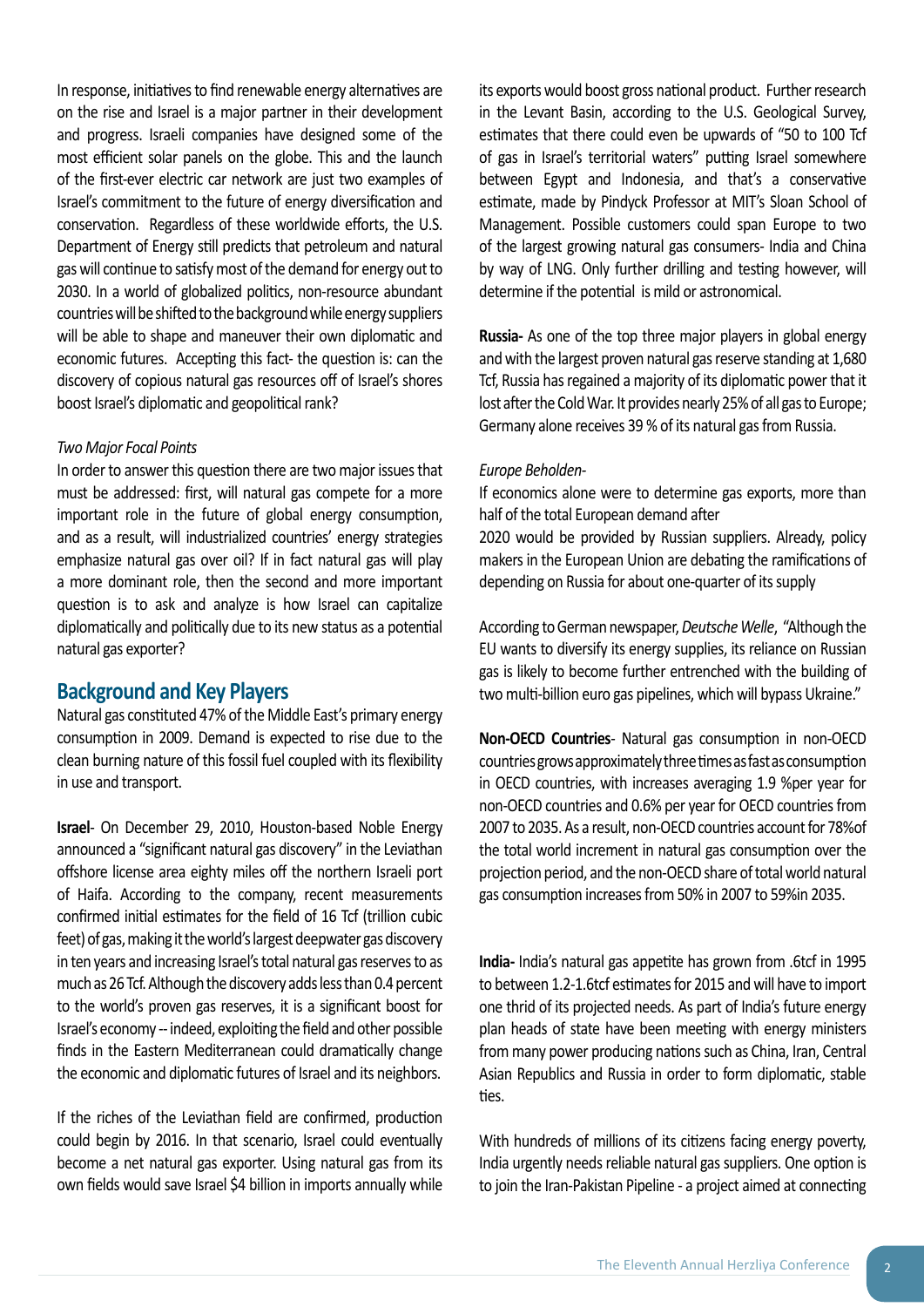Pakistan to Iran's South Pars field by 2014. Should India decide to extend the pipeline, it will become beholden to Iranian gas for decades to come, to the detriment of Western efforts to weaken Iran economically. India is searching out future partners to help sustain its energy demands. Israel will have the capability, using LNG, to fulfill those needs and deter Iranian entanglement (explained in detail below).

**Turkey-**Turkey is the land bridge connecting pipelines of natural gas from Iran, Iraq, the Caucasus and Central Asia to European markets. Their role as a transporter holds great economic benefits for the country. Israel now threatens this transport monopoly.

#### **Egypt-**

In relation to Israel and the Middle East, Egypt is an important exporter. It has reserves of 58.5tcf and

Egyptian pipeline exports travel through the Arab Gas Pipeline (AGP) that provides gas to Lebanon, Jordan, Israel and Syria with further additions being considered. LNG exporters go to Europe, Japan, India and South Korea. Israel will become a competitor with Egypt when it begins to export to Europe.

Due to this fact- a twenty year import gas deal was signed with Egypt even after the discovery of Tamar and Leviathan. The main reasons are to maintain economic relations with Egypt and because of unreliable estimates of when Tamar and Leviathan will become active.

**Iran-**Iran's natural gas reserves stand at 1,045 Tcf, second only to Russia. However, they are highly undeveloped and only produce 4.1tcf a year. Nevertheless, Iran is expected to double its production to nearly 8tcf by 2015 further tightening their grip on global energy.

**USA-**The USA currently consumes 22tcf per year, one fifth of the world's total consumption of 108tcf. In addition to being the world's largest natural gas consumer the USA plays a larger diplomatic role.

Michael Klare of *The Nation* reported that "White House Officials, who resent restoration of Russia's great-power status and fear that its growing control over the distribution of gas in Eurasia will undercut America's influence". Furthermore, with Iranian development scheduled to double its production to China, India and Europe, U.S. and U.N. sanctions will soon be meaningless. A more in depth look into Israel's new geopolitical ability to assist the USA and its allies is addressed below.

# **Energy Consumers Moving Away from Oil and Towards Natural Gas**

"Over the next four decades, world demand for gas is expected to double, surpassing coal as the world's number two energy source and potentially overtaking oil's share in many large industrialized economies."- The Program on Energy and Sustainable Development (PESD) at Stanford University

Can Israel benefit from being a natural gas producer? For this to be true natural gas must be able to compete for a more important role in the future of global industrialization, and countries must have developed energy plans which attempt to increase the usage of natural gas over oil.

# *World Natural Gas Consumption 2007-2035*



*Outlook 2010*

The U.S. Energy Administration predicts a 44% rise in natural gas consumption within 20 years.

A sampling of countries taken by the U.S. Energy Information Administration corroborates our theory that natural gas will serve as the main fuel for power plants and the industrial sector replacing *most* energy producing resources such as coal. Japan has already switched to an all natural gas and nuclear power plan.

South Korea is the world's second-largest importer of liquefied natural gas (LNG) and coal. In terms of expense, coal-derived energy is cheaper than natural gas, although it carries a far heavier carbon weight. While natural gas is slightly more expensive South Korea has announced future development of natural gas-fired power plants and a decrease in coal-fired plants.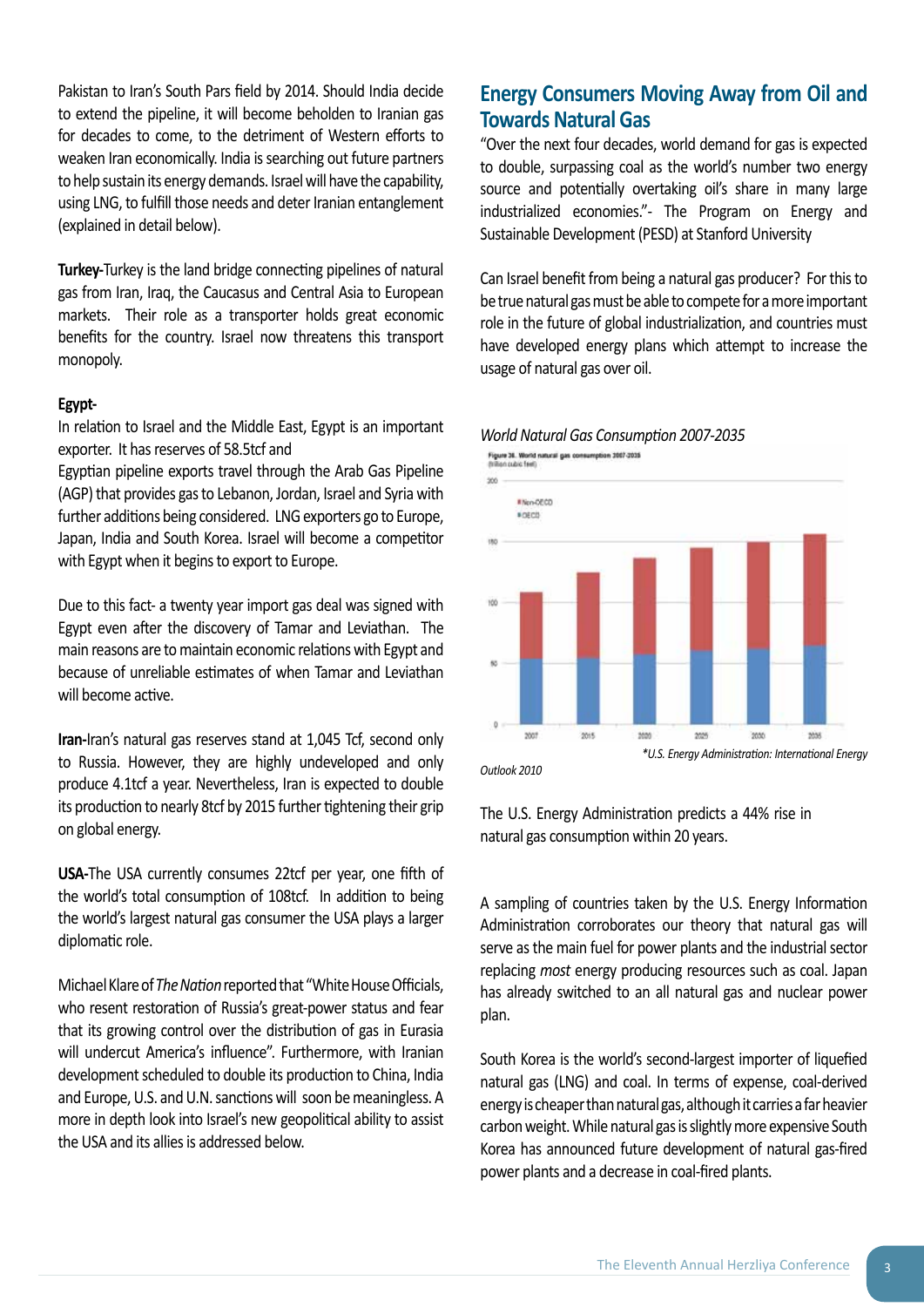# *2010*

2019

**STOP** 

 $2007$ 

*Israel's Opportunity*

# 10%by 2020

*Natural Gas Consumption by Non-OECD Countries, 2007-2035* Figure 42. Natural gas conumption in Non-OECD Asia by country, 2007-2035 o cubic feet ٠ò

 *\*U.S. Energy Administration: International Energy Outlook* 

2000

2035

**SYDE** 



 *\*U.S. Energy Administration: International Energy Outlook 2010*

# *Largest Natural Gas Consumers by 2035-*

Currently India and China lead the growth in natural gas demand in non-OECD Asia. Consumption will nearly double in the projection between 2010 and 2035 to 12%in India and 6%in China, adding a combined 10.2TcfTcfof natural gas consumption. That is equivalent to half of all of OECD European gas consumption. In Non-OECD Asia- natural gas consumption will increase by a total of 6.7 Tcf from 2007 to 2035. A staggering increase in demand.

China's central government is promoting natural gas as a preferred energy source. It has set an ambitious target of increasing the share of natural gas in its overall energy mix to The world's natural gas producers will need to increase supplies by almost 50 Tcf between 2007 and 2035. OECD production grows by only 0.4 percent per year, from 40 Tcf to 45 Tcf. OECD production is plateauing just as demand is exponentially growing. Israel's opportunity to capitalize economically and diplomatically is now.

The trend is now hitting America whose goal is to be completely be free of OPEC oil by the end of the decade. One initiative is the *Pickens Plan* formulated by billionaire T. Boone Pickens of BP Capital Management whose goal is to start utilizing natural gas as the source of fuel for all U.S. vehicles.

Research has shown beyond a doubt that the future importance of natural gas is extremely important. Governments, including Israel, must shift their strategy to seriously incorporate natural gas futures. Natural gas will be one of central fuels powering industrialization, electricity and even automobiles (*Pickens Plan)*.

# **Geopolitical Implications for Israel**

Israel's Leviathan gas field (approx. 16tcf)—should Israel develop it without bureaucratic obstacles—will make Israel a natural gas energy exporter by 2016 in a region of unstable regimes and monopolized prices (Russia). If further gas fields are found to triple or even quadruple this estimate Israel, assuming current stable conditions and trends, will be a natural gas exporter out to 50 years. It has the chance to reach out to energy starved nations with a stable, reliable source of fuel.

The Journal of Energy Security wrote that "The increased use of natural gas will lead Middle Eastern nations to cooperate in order to develop secure energy markets. Constructive diplomatic exchange in the Middle East will continue to increase due to improved regional energy security, achieved in part through trans-regional pipelines. This diplomatic exchange will significantly contribute to regional integration in the Middle East. Such integration will graduate progressively from energy security to economic cooperation. Strong economic cooperation will encourage political rapprochement … These domestic markets will cooperate to secure downstream European markets for the export of Middle Eastern natural gas."

Critics such as Brenda Shaffer, a professor of political science at Haifa University, who assert that Israel's gas field is either not large enough or is seated in a danger zone have not analyzed the entire picture.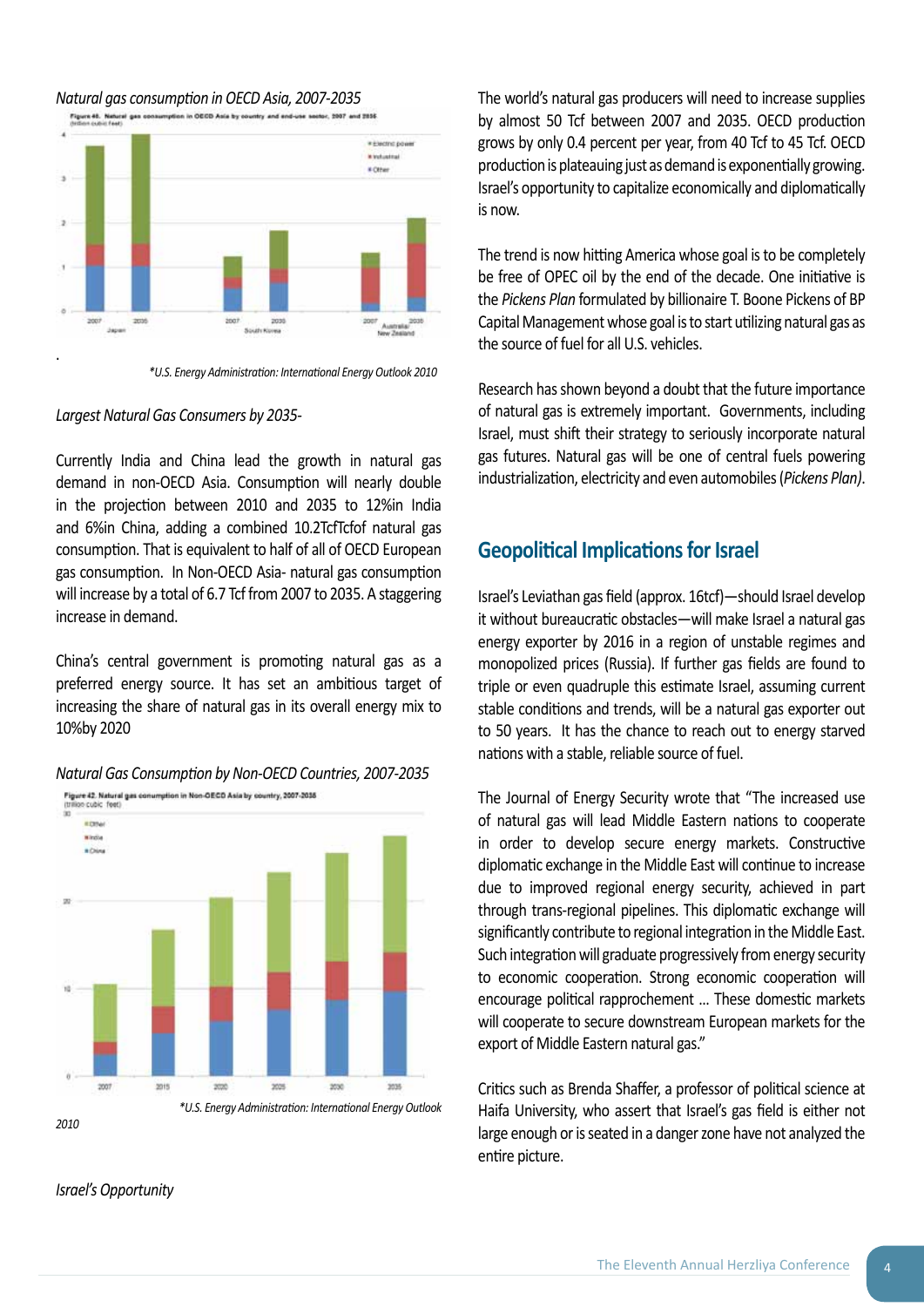#### *Future scenarios of the Leviathan gas field-*

#### **Europe**

Provide 1tcf a year to Europe and reduce its reliance on Russian gas by 23%

Improve relations with Greece and Cyprus as an intricate system of LNG facilities and underwater pipelines would be require cooperation between the three partners in order to provide greater Europe with a steady flow of natural gas

 $\square$  Cyprus will cease using expensive and polluting fuel oil and diesel to generate electricity.

 $\square$  Greece will benefit by replacing oil-fired with lower cost gas-fired power plants on the islands, and it will generate perhaps \$100 million per year in gas transit fees by using its national gas grid to transport gas to the Balkans and the EU. Furthermore, the prospect of closer energyrelated commercial ties between Greece and Israel will draw support from the US, a development that may help Greece overcome its debilitating fiscal and economic crisis.

31% of Italy's vehicles now run on natural gas. Israeli proximity and a direct line to Greece are preferable to Russia's pipelines through the Black Sea and Turkey

Shipping gas either by way of LNG or pipeline through Greece could directly assist Germany whose natural gas demand is rising sharply and who will depend on 50% Russian gas.

> Oded Eran the Director of the Institute for National Security Studies (INSS) has said that- "… supporters of export to Europe will argue that Israel's economic, cultural and scientific future is anchored in Europe. The natural gas exports should be directed there so they can be leveraged to build a balanced, deep and more established relationship with the European Union."

#### **Asia**

India (Israel's "best friend" according to a recent Indian poll, topping the USA by a 2% margin), currently must agree to the Iran-Pakistan pipeline in order to feed its exponentially growing gas appetite. Israel has the ability to tanker LNG to India in order to help diversify its supply. Israel and India already collaborate on space exploration; an energy alliance would further cement their relationship.

China, Japan, South Korea - are willing to pay

handsome ransoms for liquefied gas. Currently ties with Japan and China are weak and on the fringe. Assisting them with their starving gas needs could spark a new diplomatic relationship as it did for Russia and China.

A possible side customer in this direction would be Georgia. For its own self-interest, Georgia needs to cease its reliance on Russian energy.

• In Turkey, a significant percentage of Turkey's electorate remains opposed to Erdogan's policies, and there's an election slated for June. New leadership could lead to renewed relations with Turkey and could be revived through economic cooperation. Israel could utilize Turkey's vast network of pipelines to access Eastern Europe bringing greater profits to Israel and Turkey.

#### **United States of America**

The U.S. has a vested interest in weaning its allies off energy partnerships which conflict with its values and ensuring energy supply for itself and its trade partners. With overall demand for energy increasing by 50% and global specific demand for natural gas increasing by 44% the Persian Gulf and Russia will continue to be the epicenter of world energy. This is the reason why two, U.S. super carriers and one French carrier sit in the Arabian Sea. Israel's gas find, while only placing it in the bottom of the top 25 gas producers, geographically sits in the quintessential location in order to provide safe natural gas to many of the United States' strategic partners.

A continued energy alliance with Egypt. Using existing LNG facilities to export could strengthen ties and further strengthen western alliances.

Supplementing Russian gas to Europe

Providing options for India and Japan to wean themselves off of Iranian pipelines

Delaying a swell in new Iranian profits which will slow their monetary fuel towards their nuclear ambitions and terroristic activities-

 $\square$  China is slated to develop Iranian gas fields which allow Iran to avoid international sanctions placed on it by the UN Security Council.

# **Can New Energy Ties bring about Rapprochement for Israel?**

#### *Historic Precedence*

The European Coal and Steel Community and the Treaty of Rome (1957) eventually resulting in what we call the European Union effectively ended all wars in Europe. The ECSC was first proposed by French foreign minister Robert Schuman on 9 May 1950 as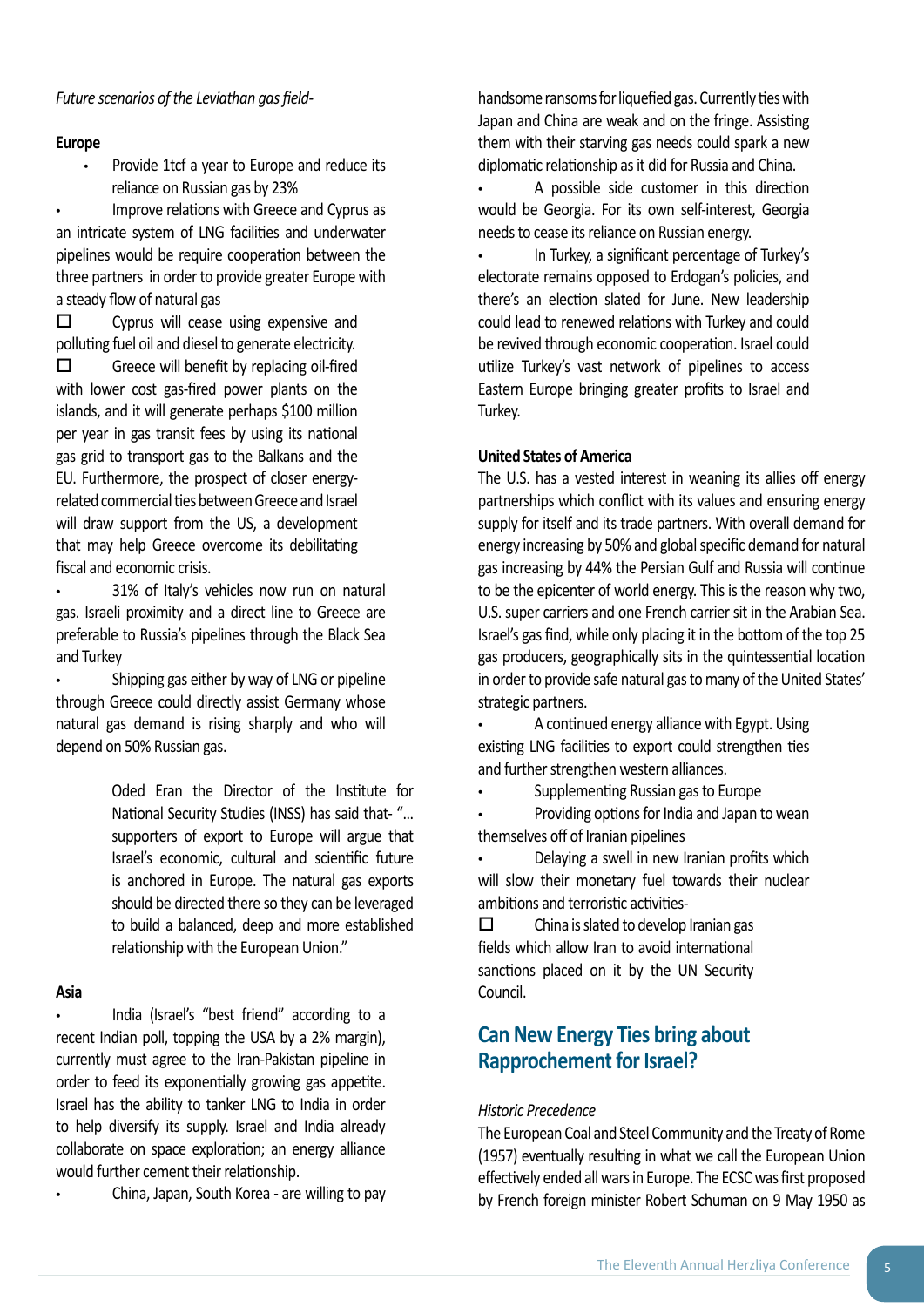a way to prevent further war between France and Germany. It began with an economic and resource based initiative.

#### *Modern Opportunities*

There has been significant bilateral rapprochement between nations participating in the Arab Gas Pipeline project, namely between Syria and Lebanon, Syria and Turkey and Israel and its neighbors. In the case of Israeli regional integration, its increasing dependence on natural gas as a power generator has given added incentive to Israel to cooperate with its neighbors, mainly Egypt. The natural gas flowing from Arish, Egypt to Ashkelon, Israel has helped ease tensions between Egypt and Israel. One example stems from Egyptian parliamentary resistance to exporting energy to Israel. Service was interrupted in 2008, but because the investments were already made and the physical infrastructure was ready to be utilized, Egypt's highest administration court overturned this ban, citing good business practices, and the export of natural gas to Israel was resumed in the same year amidst sharp opposition from the parliament. - Mary E. Stonaker is a professional with the Middle East Institute, National University of Singapore and publishes for the Journal of Energy Security

Upkeep and renewed relations in the specific Middle East could result with nations such as Turkey, Egypt and Jordan.

# **Future Scenarios, Concerns and Questions**

Compared to other energy suppliers Israel walks a regional fine line. Terrorism, bureaucracy and financing are some of the hurdles which must be analyzed before a full plan can be adopted. Critics like Professor Shaffer, her critique mentioned above, have exposed possible weaknesses which can halt progress and delay benefits for American allies and the Israeli people.

#### *Government Interference*

Israeli red tape and entanglement could slow the project down financially and bureaucratically. For instance it took the Israeli government nearly ¼ of a year to determine tax rates. The Sheshinski committee recommended increasing the state's share of revenue from oil and gas finds to between 52% and 62% from 30%. This percentage does match other projects worldwide but the arguments and time spent has already caused introductory schisms between the private companies and federal government.

For example, Egypt's government has damaged its own gas sector by subsidizing gas powered electricity. The low cost ran up demand to the point where blackouts occurred. **Israel must create a friendly business environment and facilitate solutions** 

#### **to routine impediments in order to achieve maximum and timely benefits.**

#### *Terrorism and Iran*

Open water drilling rigs, shipping fraters and hundreds of employees would be exposed to Hezbollah rockets, some 50km away. With the assistance of Iranian Revolutionary Guards commanders, Hezbollah operates a submarine unit and a navy commando unit that operates Chinese-manufactured speed boats, capable of destroying Israeli targets.

Israel Defense Forces Chief of Staff Lt. Gen. Gabi Ashkenazi stated that Iranian Shehab rockets could hit Israeli rigs within 10-12 minutes. **Clearly the Israel navy will play a future role in any decision. Some in the government propose an Iron Dome Missile Defense system. Also, a joint international force of operating parties might deter international terror actors from harming neutral forces. However, a serious overview by the National Security Council of Israel must deeply analyze and propose possible solutions and scenarios of readiness.** 

#### *Cost*

With new taxes levied against the private companies of Delek Drilling, Ratio Oil Exploration 1992 LP and Noble Energy costs will be extremely high as deep water pipelines running nearly 150 miles must be constructed. LNG conversion facilities, tankers, etc.. Just the export infrastructure is estimated at \$10 billion. However by starting with CNG, Israel can begin monetizing its offshore reserves within 24 months, generating more than \$1 billion per year in net profits from the sale of 200 Bcf/year. The second phase of shipping 700 Bcf per year of LNG will generate an additional \$4 billion or more in annual net profits.

 **Israeli governmental facilitation and even financial assistance to expedite production is recommended if Israel wants to start seeing economic profit for its citizens and diplomatic benefits.** 

#### *Maritime Borders*

Both the Leviathan and Tamar fields fall within Israel's exclusive economic zone (EEZ), as do other license areas even more distant from its coast. Strict adherence to UN Convention on the Law of the Sea is taken into consideration and demarcations have been signed with Cyprus but problems have already arisen.

In the Palestinian arena, another gas field was discovered in 2000 off the coast of Gaza. Under former prime minister Ariel Sharon, however, Israel insisted that any gas in the sea off Gaza had to come ashore on Israeli territory, pending a full peace agreement.